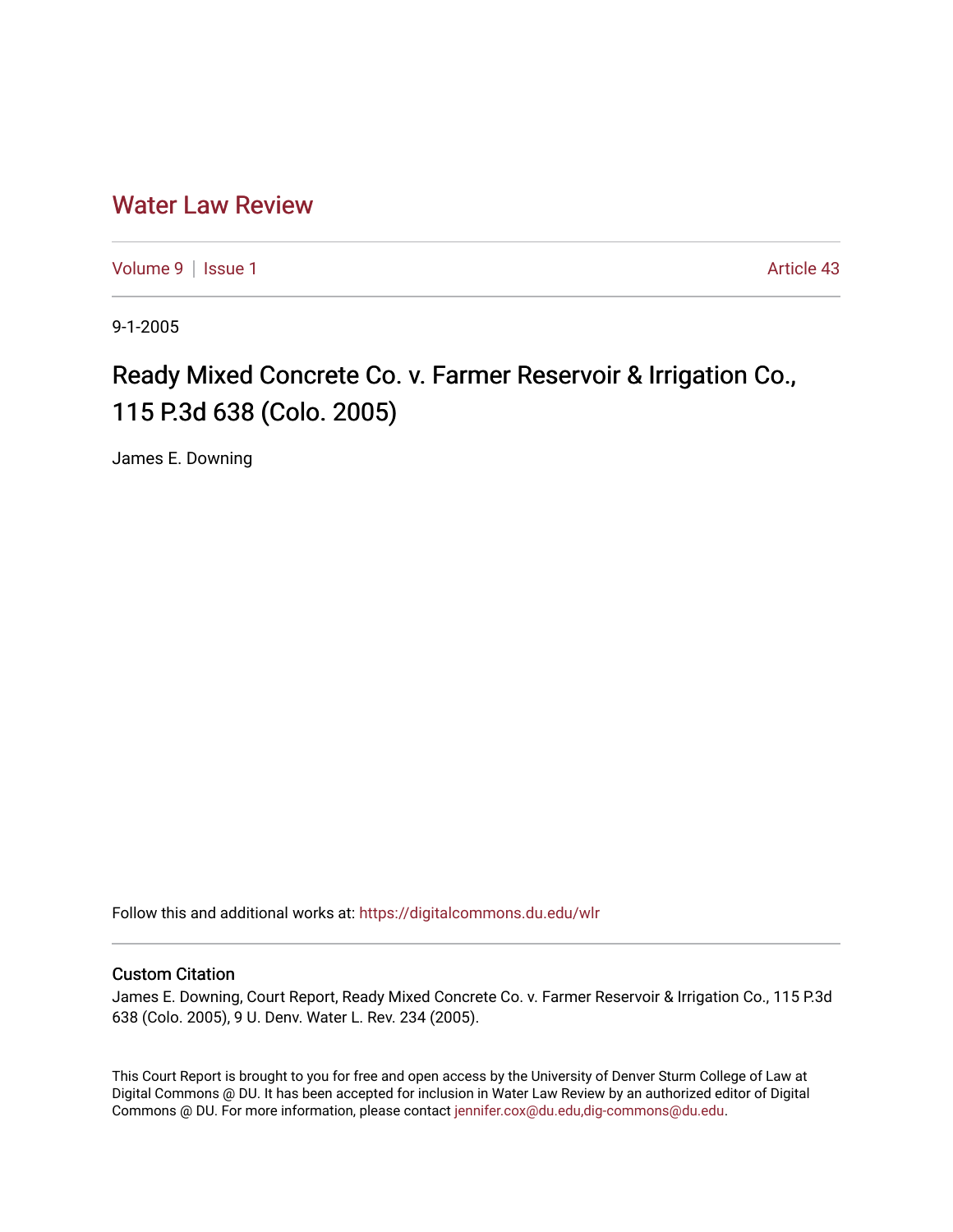rangement of the tidelands, but the court found that a simple rearrangement of two parcels of land was not analogous to the statutorily required "enhancement of the shoreline."

The court, in adopting Earth Corps' argument, found that the requirement of enhancing the configuration of the shoreline required a specific change to the physical geography of the area or the construction of an improvement to the shoreline. The court held that the Exchange neither changed the physical geography nor added improvement to the shoreline. Therefore, the Commission's finding that the Exchange enhanced the configuration of the shoreline lacked evidentiary support, and in the absence of such evidence, the court found that the Commission erred in finding the exchange met the criteria required by the section 6307. Because the Commission did not meet the statutory conditions, the Commission lacked the legislative power to facilitate the exchange of the parcels.

The court reversed the district court's decision and granted Earth Corp's petition for writ of mandate.

*Brandon Saxon*

## COLORADO

**Ready Mixed Concrete Co. v. Farmers Reservoir & Irrigation Co., 115 P.3d 638 (Colo. 2005)** (holding that the plain language of the **1918** decree and referee's report demonstrated that the ditch water right was for tributary South Platte Basin water, not developed water, and return flows from the decreed irrigation use belonged to the river system for use by other appropriators).

Ready Mixed Concrete filed an application to quantify and change its McCanne Ditch water right for use in augmentation. The McCanne ditch collects water from percolating springs, drainage and seepage water gathered along the first three miles of its course. Ready Mixed Concrete's 1918 decree recognizes an appropriation date of March 16, 1892, a rate of flow of 4.0 cubic feet per second for irrigation use on 300 acres, not to exceed 900 acre-feet of water annually. The decree requires the water remaining after irrigation to be returned to the South Platte River system directly or by percolation through the soil. The 1918 McCanne Ditch decree was for irrigation use of seepage waters. Ready Mixed Concrete filed the change application to store water under the McCanne ditch priority in a newly excavated gravel pit and release it to the South Platte River to replace evaporation depletions injurious to other rights from gravel pits the company operates.

Ready Mixed Concrete, by a motion for summary judgment, claimed entitlement under the 1918 decree to 900 acre-feet of fully consumable "developed water" for its use by augmentation or replacement, free of the river's call. Several parties, including Farmers Reser-